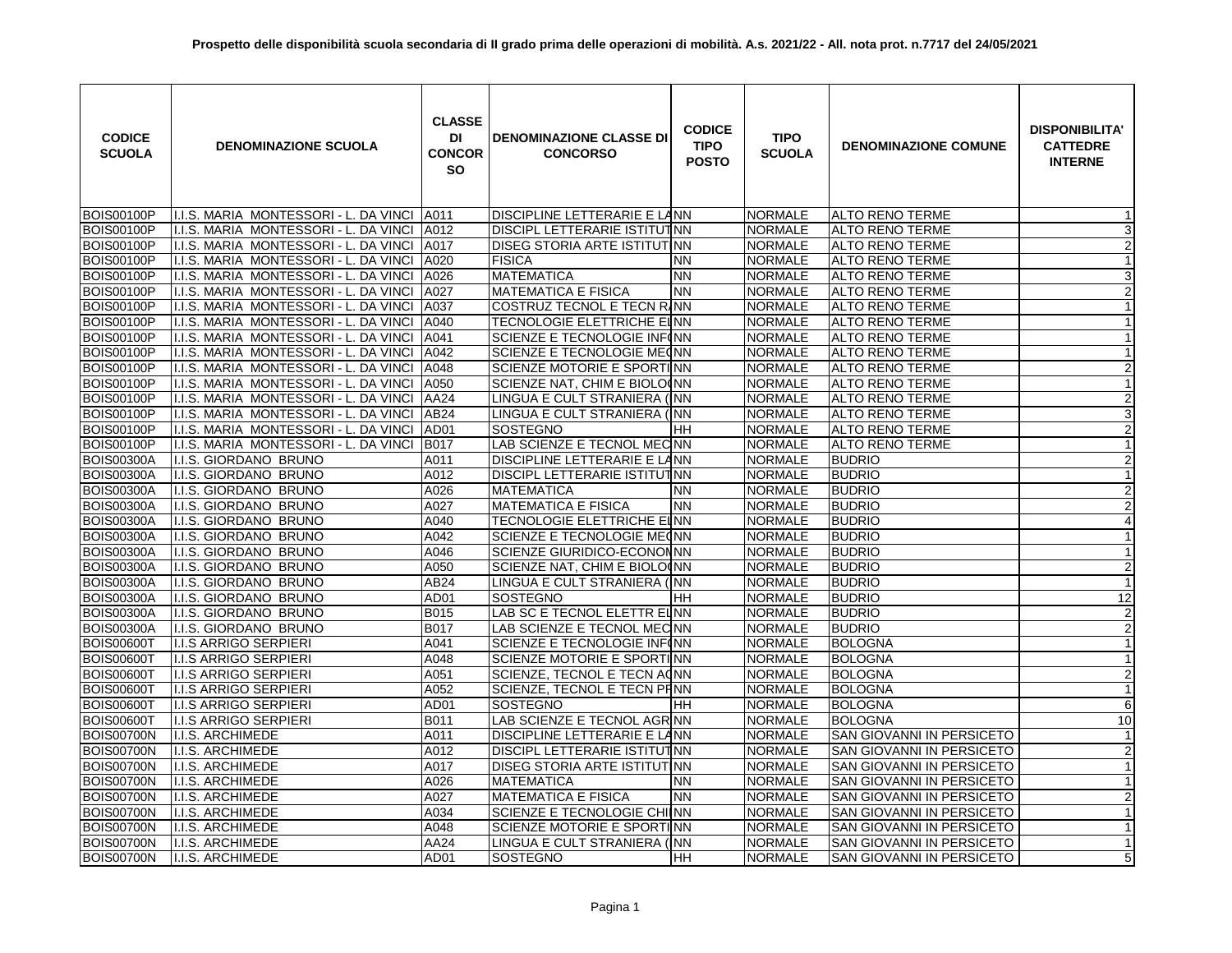| <b>CODICE</b><br><b>SCUOLA</b> | <b>DENOMINAZIONE SCUOLA</b>        | <b>CLASSE</b><br>DI<br><b>CONCOR</b><br><b>SO</b> | <b>DENOMINAZIONE CLASSE DI</b><br><b>CONCORSO</b> | <b>CODICE</b><br><b>TIPO</b><br><b>POSTO</b> | <b>TIPO</b><br><b>SCUOLA</b> | <b>DENOMINAZIONE COMUNE</b>   | <b>DISPONIBILITA'</b><br><b>CATTEDRE</b><br><b>INTERNE</b> |
|--------------------------------|------------------------------------|---------------------------------------------------|---------------------------------------------------|----------------------------------------------|------------------------------|-------------------------------|------------------------------------------------------------|
| <b>BOIS00700N</b>              | I.I.S. ARCHIMEDE                   | <b>B015</b>                                       | LAB SC E TECNOL ELETTR EINN                       |                                              | <b>NORMALE</b>               | SAN GIOVANNI IN PERSICETO     | $\mathbf 1$                                                |
| <b>BOIS00800D</b>              | I.I.S. J.M. KEYNES                 | A012                                              | DISCIPL LETTERARIE ISTITUTINN                     |                                              | <b>NORMALE</b>               | <b>CASTEL MAGGIORE</b>        | $\mathbf{1}$                                               |
| <b>BOIS00800D</b>              | I.I.S. J.M. KEYNES                 | A019                                              | FILOSOFIA E STORIA                                | <b>NN</b>                                    | <b>NORMALE</b>               | <b>CASTEL MAGGIORE</b>        | $\mathbf{1}$                                               |
| <b>BOIS00800D</b>              | I.I.S. J.M. KEYNES                 | A020                                              | <b>FISICA</b>                                     | <b>NN</b>                                    | <b>NORMALE</b>               | <b>CASTEL MAGGIORE</b>        | $\mathbf{1}$                                               |
| <b>BOIS00800D</b>              | I.I.S. J.M. KEYNES                 | A026                                              | <b>MATEMATICA</b>                                 | <b>NN</b>                                    | <b>NORMALE</b>               | <b>CASTEL MAGGIORE</b>        | $\mathbf{1}$                                               |
| <b>BOIS00800D</b>              | I.I.S. J.M. KEYNES                 | A027                                              | <b>MATEMATICA E FISICA</b>                        | <b>NN</b>                                    | <b>NORMALE</b>               | <b>CASTEL MAGGIORE</b>        | $\overline{2}$                                             |
| <b>BOIS00800D</b>              | I.I.S. J.M. KEYNES                 | A037                                              | COSTRUZ TECNOL E TECN RINN                        |                                              | <b>NORMALE</b>               | <b>CASTEL MAGGIORE</b>        | $\mathbf{1}$                                               |
| <b>BOIS00800D</b>              | I.I.S. J.M. KEYNES                 | A047                                              | <b>SCIENZE MATEMATICHE APPINN</b>                 |                                              | <b>NORMALE</b>               | <b>CASTEL MAGGIORE</b>        | $\mathbf{1}$                                               |
| <b>BOIS00800D</b>              | I.I.S. J.M. KEYNES                 | A048                                              | SCIENZE MOTORIE E SPORTINN                        |                                              | <b>NORMALE</b>               | <b>CASTEL MAGGIORE</b>        | $\mathbf{1}$                                               |
| <b>BOIS00800D</b>              | I.I.S. J.M. KEYNES                 | AA24                                              | LINGUA E CULT STRANIERA (INN                      |                                              | <b>NORMALE</b>               | <b>CASTEL MAGGIORE</b>        | $\mathbf{1}$                                               |
| <b>BOIS00800D</b>              | I.I.S. J.M. KEYNES                 | AD01                                              | <b>SOSTEGNO</b>                                   | HН                                           | <b>NORMALE</b>               | <b>CASTEL MAGGIORE</b>        | $\overline{\mathbf{r}}$                                    |
| <b>BOIS009009</b>              | I.I.S. CADUTI DELLA DIRETTISSIMA   | A010                                              | DISCIPLINE GRAFICO-PUBBLINN                       |                                              | <b>NORMALE</b>               | CASTIGLIONE DEI PEPOLI        | $\mathbf{1}$                                               |
| <b>BOIS009009</b>              | I.I.S. CADUTI DELLA DIRETTISSIMA   | A012                                              | DISCIPL LETTERARIE ISTITUTINN                     |                                              | <b>NORMALE</b>               | <b>CASTIGLIONE DEI PEPOLI</b> | $\overline{2}$                                             |
| BOIS009009                     | I.I.S. CADUTI DELLA DIRETTISSIMA   | A017                                              | DISEG STORIA ARTE ISTITUTINN                      |                                              | <b>NORMALE</b>               | <b>CASTIGLIONE DEI PEPOLI</b> | $\mathbf{1}$                                               |
| BOIS009009                     | I.I.S. CADUTI DELLA DIRETTISSIMA   | A027                                              | <b>MATEMATICA E FISICA</b>                        | <b>NN</b>                                    | <b>NORMALE</b>               | <b>CASTIGLIONE DEI PEPOLI</b> | $\mathbf{1}$                                               |
| BOIS009009                     | I.I.S. CADUTI DELLA DIRETTISSIMA   | A040                                              | <b>TECNOLOGIE ELETTRICHE ELINN</b>                |                                              | <b>NORMALE</b>               | <b>CASTIGLIONE DEI PEPOLI</b> | $\overline{a}$                                             |
| BOIS009009                     | I.I.S. CADUTI DELLA DIRETTISSIMA   | A042                                              | SCIENZE E TECNOLOGIE MECNN                        |                                              | <b>NORMALE</b>               | <b>CASTIGLIONE DEI PEPOLI</b> | $\mathbf{1}$                                               |
| BOIS009009                     | I.I.S. CADUTI DELLA DIRETTISSIMA   | AB24                                              | LINGUA E CULT STRANIERA (INN                      |                                              | <b>NORMALE</b>               | <b>CASTIGLIONE DEI PEPOLI</b> | $\overline{2}$                                             |
| BOIS009009                     | I.I.S. CADUTI DELLA DIRETTISSIMA   | AD01                                              | SOSTEGNO                                          | HH                                           | <b>NORMALE</b>               | <b>CASTIGLIONE DEI PEPOLI</b> | $\overline{3}$                                             |
| <b>BOIS009009</b>              | I.I.S. CADUTI DELLA DIRETTISSIMA   | B015                                              | LAB SC E TECNOL ELETTR EUNN                       |                                              | <b>NORMALE</b>               | <b>CASTIGLIONE DEI PEPOLI</b> | $\mathbf{1}$                                               |
| BOIS012005                     | I.I.S. PAOLINI - CASSIANO DA IMOLA | A012                                              | DISCIPL LETTERARIE ISTITUTINN                     |                                              | <b>NORMALE</b>               | <b>IMOLA</b>                  | 4                                                          |
| BOIS012005                     | I.I.S. PAOLINI - CASSIANO DA IMOLA | A015                                              | <b>DISCIPLINE SANITARIE</b>                       | <b>NN</b>                                    | <b>NORMALE</b>               | <b>IMOLA</b>                  | $\overline{1}$                                             |
| <b>BOIS012005</b>              | I.I.S. PAOLINI - CASSIANO DA IMOLA | A026                                              | <b>MATEMATICA</b>                                 | <b>NN</b>                                    | <b>NORMALE</b>               | <b>IMOLA</b>                  | $\overline{\mathbf{4}}$                                    |
| BOIS012005                     | I.I.S. PAOLINI - CASSIANO DA IMOLA | A041                                              | SCIENZE E TECNOLOGIE INF(NN                       |                                              | <b>NORMALE</b>               | <b>IMOLA</b>                  | $\overline{a}$                                             |
| <b>BOIS012005</b>              | I.I.S. PAOLINI - CASSIANO DA IMOLA | A045                                              | SCIENZE ECONOMICO-AZIENINN                        |                                              | <b>NORMALE</b>               | <b>IMOLA</b>                  | $\overline{2}$                                             |
| BOIS012005                     | I.I.S. PAOLINI - CASSIANO DA IMOLA | A046                                              | SCIENZE GIURIDICO-ECONONNN                        |                                              | <b>NORMALE</b>               | <b>IMOLA</b>                  | $\mathbf{1}$                                               |
| BOIS012005                     | I.I.S. PAOLINI - CASSIANO DA IMOLA | A047                                              | SCIENZE MATEMATICHE APPINN                        |                                              | <b>NORMALE</b>               | <b>IMOLA</b>                  | $\overline{2}$                                             |
| BOIS012005                     | I.I.S. PAOLINI - CASSIANO DA IMOLA | A048                                              | SCIENZE MOTORIE E SPORTINN                        |                                              | <b>NORMALE</b>               | <b>IMOLA</b>                  | $\overline{2}$                                             |
| BOIS012005                     | I.I.S. PAOLINI - CASSIANO DA IMOLA | A050                                              | SCIENZE NAT, CHIM E BIOLO(NN                      |                                              | <b>NORMALE</b>               | <b>IMOLA</b>                  | دن                                                         |
| BOIS012005                     | I.I.S. PAOLINI - CASSIANO DA IMOLA | AA24                                              | LINGUA E CULT STRANIERA (INN                      |                                              | <b>NORMALE</b>               | <b>IMOLA</b>                  | $\overline{2}$                                             |
| BOIS012005                     | I.I.S. PAOLINI - CASSIANO DA IMOLA | AB24                                              | LINGUA E CULT STRANIERA (INN                      |                                              | <b>NORMALE</b>               | <b>IMOLA</b>                  | $\overline{\mathbf{c}}$                                    |
| BOIS012005                     | I.I.S. PAOLINI - CASSIANO DA IMOLA | AC <sub>24</sub>                                  | LINGUA E CULT STRANIERA (INN                      |                                              | <b>NORMALE</b>               | <b>IMOLA</b>                  | $\mathbf{1}$                                               |
| <b>BOIS012005</b>              | I.I.S. PAOLINI - CASSIANO DA IMOLA | AD01                                              | <b>SOSTEGNO</b>                                   | HΗ                                           | <b>NORMALE</b>               | <b>IMOLA</b>                  | 10                                                         |
| BOIS012005                     | I.I.S. PAOLINI - CASSIANO DA IMOLA | B016                                              | LAB SCIENZE E TECNOL INFONN                       |                                              | <b>NORMALE</b>               | <b>IMOLA</b>                  |                                                            |
| BOIS012005                     | I.I.S. PAOLINI - CASSIANO DA IMOLA | B023                                              | LAB SERVIZI SOCIO-SANITARINN                      |                                              | <b>NORMALE</b>               | <b>IMOLA</b>                  | $\mathbf{1}$                                               |
| <b>BOIS01400R</b>              | I.I.S. F. ALBERGHETTI              | A012                                              | DISCIPL LETTERARIE ISTITUTINN                     |                                              | <b>NORMALE</b>               | <b>IMOLA</b>                  | $\overline{3}$                                             |
| <b>BOIS01400R</b>              | I.I.S. F. ALBERGHETTI              | A018                                              | <b>FILOSOFIA E SCIENZE UMANI NN</b>               |                                              | <b>NORMALE</b>               | <b>IMOLA</b>                  | $\mathbf{1}$                                               |
| <b>BOIS01400R</b>              | I.I.S. F. ALBERGHETTI              | A026                                              | <b>MATEMATICA</b>                                 | <b>NN</b>                                    | <b>NORMALE</b>               | <b>IMOLA</b>                  | 3                                                          |
| <b>BOIS01400R</b>              | I.I.S. F. ALBERGHETTI              | A040                                              | TECNOLOGIE ELETTRICHE EINN                        |                                              | <b>NORMALE</b>               | <b>IMOLA</b>                  | $\overline{5}$                                             |
| <b>BOIS01400R</b>              | I.I.S. F. ALBERGHETTI              | A041                                              | SCIENZE E TECNOLOGIE INF(NN                       |                                              | <b>NORMALE</b>               | <b>IMOLA</b>                  | $\mathbf{1}$                                               |
| <b>BOIS01400R</b>              | I.I.S. F. ALBERGHETTI              | A042                                              | SCIENZE E TECNOLOGIE MECNN                        |                                              | <b>NORMALE</b>               | <b>IMOLA</b>                  | $\overline{7}$                                             |
| <b>BOIS01400R</b>              | I.I.S. F. ALBERGHETTI              | A048                                              | SCIENZE MOTORIE E SPORTINN                        |                                              | <b>NORMALE</b>               | <b>IMOLA</b>                  | $\overline{4}$                                             |
| <b>BOIS01400R</b>              | I.I.S. F. ALBERGHETTI              | AB24                                              | LINGUA E CULT STRANIERA (INN                      |                                              | <b>NORMALE</b>               | <b>IMOLA</b>                  | $\overline{2}$                                             |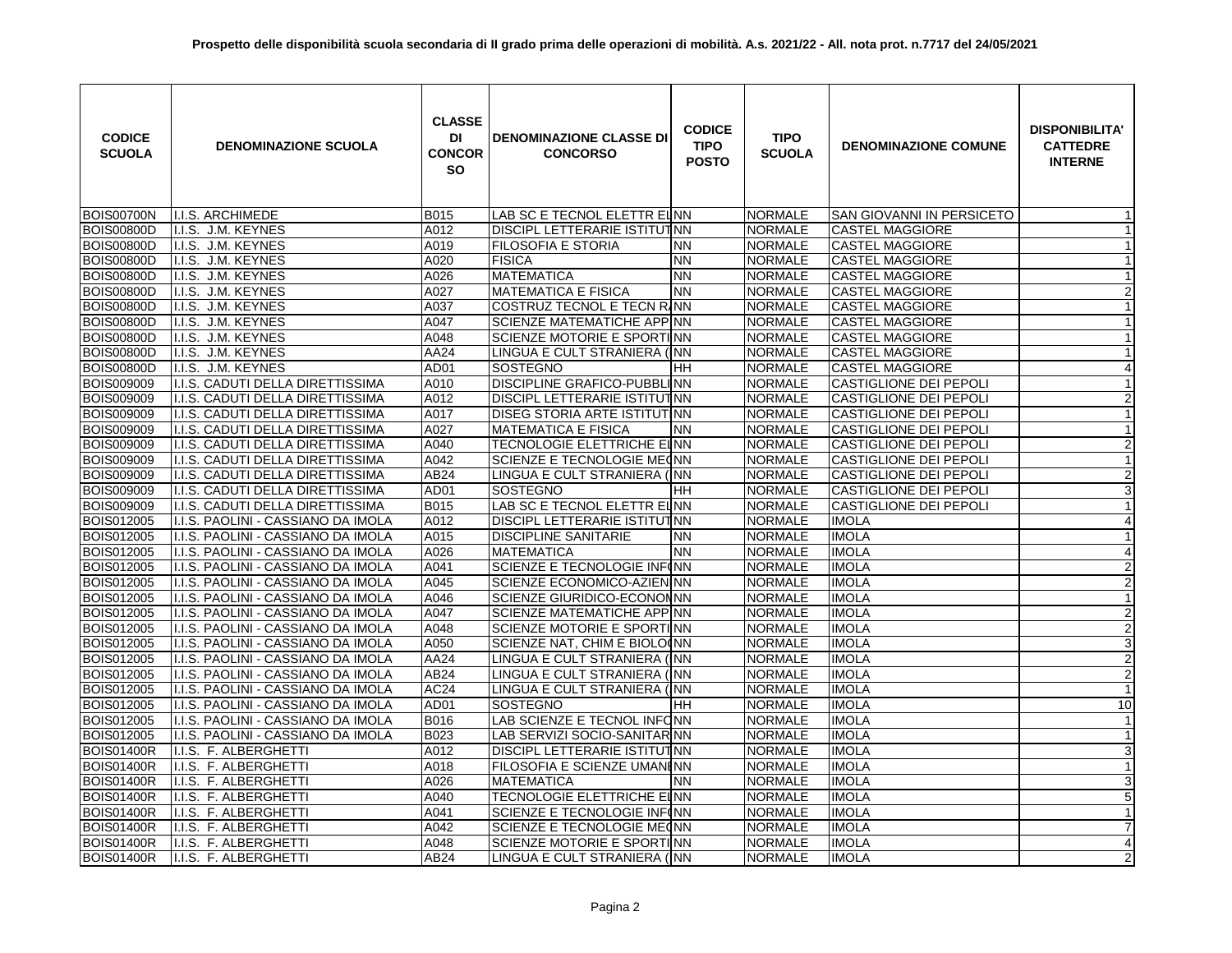| <b>CODICE</b><br><b>SCUOLA</b> | <b>DENOMINAZIONE SCUOLA</b>    | <b>CLASSE</b><br>DI<br><b>CONCOR</b><br><b>SO</b> | <b>DENOMINAZIONE CLASSE DI</b><br><b>CONCORSO</b> | <b>CODICE</b><br><b>TIPO</b><br><b>POSTO</b> | <b>TIPO</b><br><b>SCUOLA</b> | <b>DENOMINAZIONE COMUNE</b> | <b>DISPONIBILITA'</b><br><b>CATTEDRE</b><br><b>INTERNE</b> |
|--------------------------------|--------------------------------|---------------------------------------------------|---------------------------------------------------|----------------------------------------------|------------------------------|-----------------------------|------------------------------------------------------------|
| <b>BOIS01400R</b>              | I.I.S. F. ALBERGHETTI          | AD01                                              | <b>SOSTEGNO</b>                                   | IHH.                                         | <b>NORMALE</b>               | <b>IMOLA</b>                | $\overline{5}$                                             |
| <b>BOIS01400R</b>              | I.I.S. F. ALBERGHETTI          | B015                                              | LAB SC E TECNOL ELETTR EUNN                       |                                              | <b>NORMALE</b>               | <b>IMOLA</b>                | $\overline{2}$                                             |
| <b>BOIS01400R</b>              | I.I.S. F. ALBERGHETTI          | <b>B017</b>                                       | LAB SCIENZE E TECNOL MECNN                        |                                              | <b>NORMALE</b>               | <b>IMOLA</b>                | $\overline{7}$                                             |
| <b>BOIS01600C</b>              | <b>I.I.S MANFREDI - TANARI</b> | A012                                              | DISCIPL LETTERARIE ISTITUTINN                     |                                              | <b>NORMALE</b>               | <b>BOLOGNA</b>              | $\overline{3}$                                             |
| <b>BOIS01600C</b>              | <b>I.I.S MANFREDI - TANARI</b> | A041                                              | SCIENZE E TECNOLOGIE INF(NN                       |                                              | <b>NORMALE</b>               | <b>BOLOGNA</b>              | $\overline{3}$                                             |
| <b>BOIS01600C</b>              | I.I.S MANFREDI - TANARI        | A045                                              | SCIENZE ECONOMICO-AZIENINN                        |                                              | <b>NORMALE</b>               | <b>BOLOGNA</b>              | $\mathbf{1}$                                               |
| <b>BOIS01600C</b>              | I.I.S MANFREDI - TANARI        | A048                                              | SCIENZE MOTORIE E SPORTINN                        |                                              | <b>NORMALE</b>               | <b>BOLOGNA</b>              | $\mathbf{1}$                                               |
| <b>BOIS01600C</b>              | I.I.S MANFREDI - TANARI        | AB24                                              | LINGUA E CULT STRANIERA (NN                       |                                              | <b>NORMALE</b>               | <b>BOLOGNA</b>              | $\overline{2}$                                             |
| <b>BOIS01600C</b>              | I.I.S MANFREDI - TANARI        | AC <sub>24</sub>                                  | LINGUA E CULT STRANIERA (INN                      |                                              | <b>NORMALE</b>               | <b>BOLOGNA</b>              | $\mathbf{1}$                                               |
| <b>BOIS01600C</b>              | I.I.S MANFREDI - TANARI        | B016                                              | LAB SCIENZE E TECNOL INFONN                       |                                              | <b>NORMALE</b>               | <b>BOLOGNA</b>              | $\mathbf{1}$                                               |
| <b>BOIS017008</b>              | I.I.S. ENRICO MATTEI           | A011                                              | <b>DISCIPLINE LETTERARIE E LANN</b>               |                                              | <b>NORMALE</b>               | SAN LAZZARO DI SAVENA       | $\overline{2}$                                             |
| <b>BOIS017008</b>              | <b>I.I.S. ENRICO MATTEI</b>    | A012                                              | DISCIPL LETTERARIE ISTITUTNN                      |                                              | <b>NORMALE</b>               | SAN LAZZARO DI SAVENA       | $\overline{4}$                                             |
| <b>BOIS017008</b>              | I.I.S. ENRICO MATTEI           | A018                                              | FILOSOFIA E SCIENZE UMANI NN                      |                                              | <b>NORMALE</b>               | SAN LAZZARO DI SAVENA       | $\overline{1}$                                             |
| <b>BOIS017008</b>              | <b>I.I.S. ENRICO MATTEI</b>    | A041                                              | SCIENZE E TECNOLOGIE INFINN                       |                                              | <b>NORMALE</b>               | SAN LAZZARO DI SAVENA       | $\overline{2}$                                             |
| <b>BOIS017008</b>              | I.I.S. ENRICO MATTEI           | A045                                              | SCIENZE ECONOMICO-AZIENINN                        |                                              | <b>NORMALE</b>               | SAN LAZZARO DI SAVENA       | $\mathbf{1}$                                               |
| <b>BOIS017008</b>              | <b>I.I.S. ENRICO MATTEI</b>    | A048                                              | SCIENZE MOTORIE E SPORTINN                        |                                              | <b>NORMALE</b>               | SAN LAZZARO DI SAVENA       | $\mathbf{1}$                                               |
| <b>BOIS017008</b>              | <b>I.I.S. ENRICO MATTEI</b>    | A050                                              | SCIENZE NAT, CHIM E BIOLO(NN                      |                                              | <b>NORMALE</b>               | SAN LAZZARO DI SAVENA       | $\overline{a}$                                             |
| BOIS017008                     | I.I.S. ENRICO MATTEI           | AA24                                              | LINGUA E CULT STRANIERA (INN                      |                                              | <b>NORMALE</b>               | SAN LAZZARO DI SAVENA       | $\mathbf{1}$                                               |
| <b>BOIS017008</b>              | I.I.S. ENRICO MATTEI           | AD01                                              | <b>SOSTEGNO</b>                                   | HH                                           | <b>NORMALE</b>               | SAN LAZZARO DI SAVENA       | $\overline{c}$                                             |
| <b>BOIS017008</b>              | I.I.S. ENRICO MATTEI           | <b>B016</b>                                       | LAB SCIENZE E TECNOL INFONN                       |                                              | <b>NORMALE</b>               | SAN LAZZARO DI SAVENA       | $\overline{1}$                                             |
| <b>BOIS01900X</b>              | I.I.S. ALDINI VALERIANI        | A012                                              | DISCIPL LETTERARIE ISTITUTINN                     |                                              | <b>NORMALE</b>               | <b>BOLOGNA</b>              | 3                                                          |
| <b>BOIS01900X</b>              | I.I.S. ALDINI VALERIANI        | A020                                              | <b>FISICA</b>                                     | <b>NN</b>                                    | <b>NORMALE</b>               | <b>BOLOGNA</b>              | $\mathbf{1}$                                               |
| <b>BOIS01900X</b>              | I.I.S. ALDINI VALERIANI        | A026                                              | <b>MATEMATICA</b>                                 | <b>NN</b>                                    | <b>NORMALE</b>               | <b>BOLOGNA</b>              | 6                                                          |
| <b>BOIS01900X</b>              | I.I.S. ALDINI VALERIANI        | A027                                              | <b>MATEMATICA E FISICA</b>                        | <b>NN</b>                                    | <b>NORMALE</b>               | <b>BOLOGNA</b>              | $\overline{2}$                                             |
| <b>BOIS01900X</b>              | I.I.S. ALDINI VALERIANI        | A034                                              | SCIENZE E TECNOLOGIE CHIINN                       |                                              | <b>NORMALE</b>               | <b>BOLOGNA</b>              | $\overline{2}$                                             |
| <b>BOIS01900X</b>              | I.I.S. ALDINI VALERIANI        | A040                                              | TECNOLOGIE ELETTRICHE EINN                        |                                              | <b>NORMALE</b>               | BOLOGNA                     | $\overline{2}$                                             |
| <b>BOIS01900X</b>              | I.I.S. ALDINI VALERIANI        | A041                                              | SCIENZE E TECNOLOGIE INFINN                       |                                              | <b>NORMALE</b>               | <b>BOLOGNA</b>              | 5                                                          |
| <b>BOIS01900X</b>              | I.I.S. ALDINI VALERIANI        | A042                                              | SCIENZE E TECNOLOGIE ME(NN                        |                                              | <b>NORMALE</b>               | <b>BOLOGNA</b>              | 10                                                         |
| <b>BOIS01900X</b>              | I.I.S. ALDINI VALERIANI        | A046                                              | <b>SCIENZE GIURIDICO-ECONONNN</b>                 |                                              | <b>NORMALE</b>               | <b>BOLOGNA</b>              | $\mathbf{1}$                                               |
| <b>BOIS01900X</b>              | I.I.S. ALDINI VALERIANI        | A048                                              | SCIENZE MOTORIE E SPORTINN                        |                                              | <b>NORMALE</b>               | <b>BOLOGNA</b>              | $\overline{2}$                                             |
| <b>BOIS01900X</b>              | I.I.S. ALDINI VALERIANI        | A050                                              | SCIENZE NAT, CHIM E BIOLO(NN                      |                                              | <b>NORMALE</b>               | <b>BOLOGNA</b>              | $\mathbf{1}$                                               |
| <b>BOIS01900X</b>              | I.I.S. ALDINI VALERIANI        | A062                                              | TECNOL E TECNICHE PER LA NN                       |                                              | <b>NORMALE</b>               | <b>BOLOGNA</b>              | $\overline{2}$                                             |
| <b>BOIS01900X</b>              | I.I.S. ALDINI VALERIANI        | AB24                                              | LINGUA E CULT STRANIERA (INN                      |                                              | <b>NORMALE</b>               | <b>BOLOGNA</b>              | $\overline{\mathbf{c}}$                                    |
| <b>BOIS01900X</b>              | I.I.S. ALDINI VALERIANI        | AD01                                              | <b>SOSTEGNO</b>                                   | HH                                           | <b>NORMALE</b>               | <b>BOLOGNA</b>              | 10                                                         |
| <b>BOIS01900X</b>              | I.I.S. ALDINI VALERIANI        | B012                                              | LAB SCIENZE E TECNOL CHINNN                       |                                              | <b>NORMALE</b>               | <b>BOLOGNA</b>              | $\overline{2}$                                             |
| <b>BOIS01900X</b>              | I.I.S. ALDINI VALERIANI        | <b>B015</b>                                       | LAB SC E TECNOL ELETTR EUNN                       |                                              | <b>NORMALE</b>               | <b>BOLOGNA</b>              | $\mathbf{1}$                                               |
| <b>BOIS01900X</b>              | I.I.S. ALDINI VALERIANI        | <b>B016</b>                                       | LAB SCIENZE E TECNOL INFONN                       |                                              | <b>NORMALE</b>               | <b>BOLOGNA</b>              | ω                                                          |
| <b>BOIS01900X</b>              | I.I.S. ALDINI VALERIANI        | <b>B017</b>                                       | LAB SCIENZE E TECNOL MECNN                        |                                              | <b>NORMALE</b>               | <b>BOLOGNA</b>              | $\overline{8}$                                             |
| <b>BOIS01900X</b>              | I.I.S. ALDINI VALERIANI        | <b>B022</b>                                       | LAB TECNOL E TECN COMUNINN                        |                                              | <b>NORMALE</b>               | BOLOGNA                     | $6\overline{6}$                                            |
| <b>BOIS02100X</b>              | I.I.S. LUIGI FANTINI           | A010                                              | <b>DISCIPLINE GRAFICO-PUBBLI NN</b>               |                                              | <b>NORMALE</b>               | <b>VERGATO</b>              | $\overline{\mathcal{A}}$                                   |
| <b>BOIS02100X</b>              | <b>I.I.S. LUIGI FANTINI</b>    | A012                                              | DISCIPL LETTERARIE ISTITUTINN                     |                                              | <b>NORMALE</b>               | <b>VERGATO</b>              | $\overline{2}$                                             |
| <b>BOIS02100X</b>              | <b>I.I.S. LUIGI FANTINI</b>    | A041                                              | SCIENZE E TECNOLOGIE INFINN                       |                                              | <b>NORMALE</b>               | <b>VERGATO</b>              | $\mathbf{1}$                                               |
| <b>BOIS02100X</b>              | <b>I.I.S. LUIGI FANTINI</b>    | A045                                              | SCIENZE ECONOMICO-AZIENINN                        |                                              | <b>NORMALE</b>               | <b>VERGATO</b>              | 1                                                          |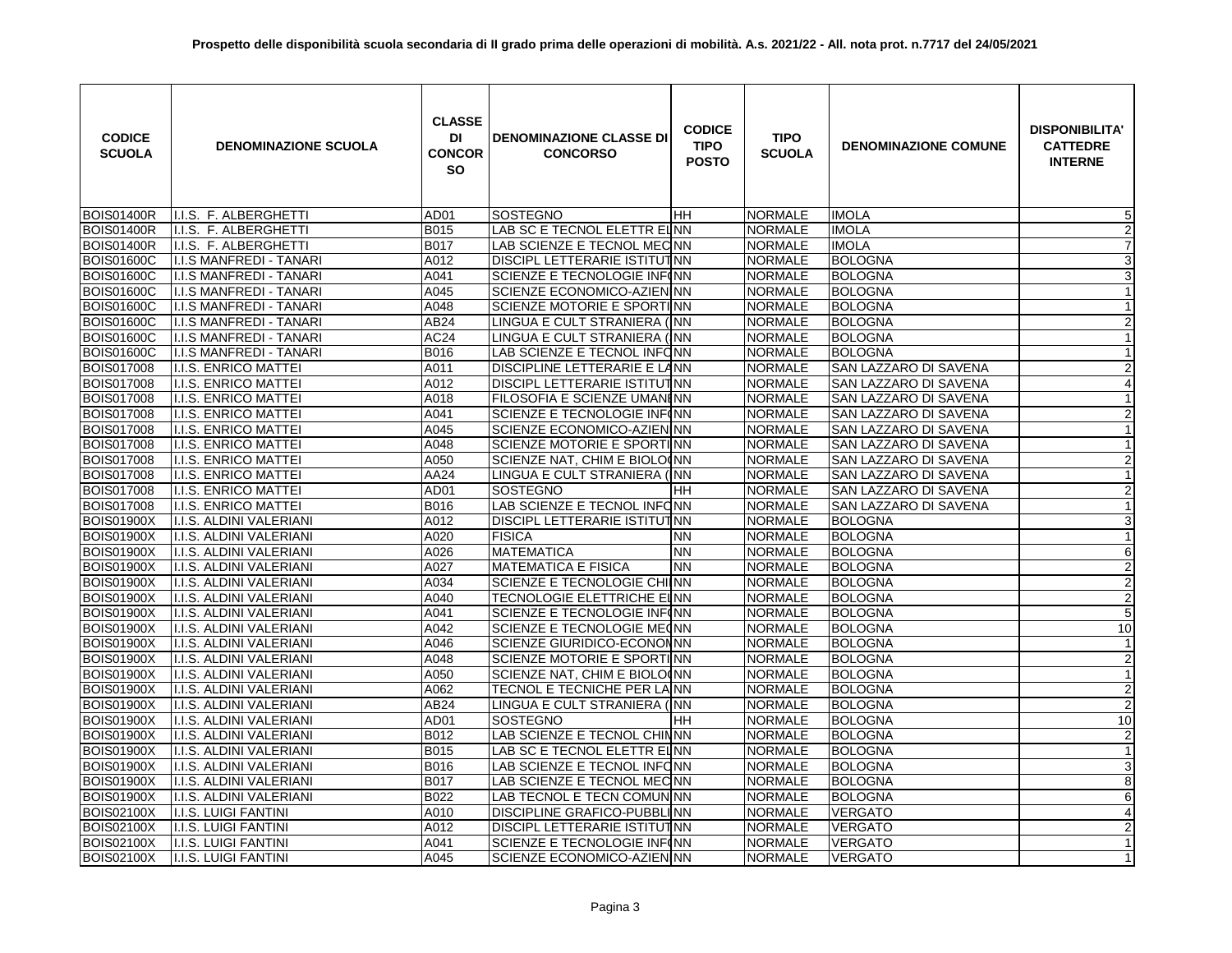| <b>CODICE</b><br><b>SCUOLA</b> | <b>DENOMINAZIONE SCUOLA</b>    | <b>CLASSE</b><br>DI<br><b>CONCOR</b><br><b>SO</b> | <b>DENOMINAZIONE CLASSE DI</b><br><b>CONCORSO</b> | <b>CODICE</b><br><b>TIPO</b><br><b>POSTO</b> | <b>TIPO</b><br><b>SCUOLA</b> | <b>DENOMINAZIONE COMUNE</b>    | <b>DISPONIBILITA'</b><br><b>CATTEDRE</b><br><b>INTERNE</b> |
|--------------------------------|--------------------------------|---------------------------------------------------|---------------------------------------------------|----------------------------------------------|------------------------------|--------------------------------|------------------------------------------------------------|
| <b>BOIS02100X</b>              | <b>I.I.S. LUIGI FANTINI</b>    | AB24                                              | LINGUA E CULT STRANIERA (INN                      |                                              | <b>NORMALE</b>               | <b>VERGATO</b>                 | $\overline{2}$                                             |
| <b>BOIS02100X</b>              | <b>I.I.S. LUIGI FANTINI</b>    | AD01                                              | SOSTEGNO                                          | HН                                           | <b>NORMALE</b>               | <b>VERGATO</b>                 | $\boldsymbol{2}$                                           |
| <b>BOIS02100X</b>              | <b>I.I.S. LUIGI FANTINI</b>    | B022                                              | LAB TECNOL E TECN COMUN NN                        |                                              | <b>NORMALE</b>               | <b>VERGATO</b>                 | $\overline{2}$                                             |
| <b>BOIS02200Q</b>              | I.I.S. BARTOLOMEO SCAPPI       | A012                                              | DISCIPL LETTERARIE ISTITUTINN                     |                                              | <b>NORMALE</b>               | <b>CASTEL SAN PIETRO TERME</b> | $\overline{3}$                                             |
| <b>BOIS02200Q</b>              | I.I.S. BARTOLOMEO SCAPPI       | A041                                              | SCIENZE E TECNOLOGIE INF(NN                       |                                              | <b>NORMALE</b>               | <b>CASTEL SAN PIETRO TERME</b> | $\mathbf{1}$                                               |
| <b>BOIS02200Q</b>              | I.I.S. BARTOLOMEO SCAPPI       | AB24                                              | LINGUA E CULT STRANIERA (INN                      |                                              | <b>NORMALE</b>               | CASTEL SAN PIETRO TERME        | $\overline{2}$                                             |
| <b>BOIS02200Q</b>              | I.I.S. BARTOLOMEO SCAPPI       | AD01                                              | SOSTEGNO                                          | HH.                                          | <b>NORMALE</b>               | CASTEL SAN PIETRO TERME        | $\overline{2}$                                             |
| <b>BOIS02200Q</b>              | I.I.S. BARTOLOMEO SCAPPI       | B020                                              | LAB SERV ENOGASTRON, SEINN                        |                                              | <b>NORMALE</b>               | CASTEL SAN PIETRO TERME        | $\overline{1}$                                             |
| <b>BOIS02300G</b>              | IIS BELLUZZI-FIORAVANTI        | A012                                              | DISCIPL LETTERARIE ISTITUTINN                     |                                              | <b>NORMALE</b>               | <b>BOLOGNA</b>                 | $\mathbf{1}$                                               |
| <b>BOIS02300G</b>              | IIS BELLUZZI-FIORAVANTI        | A020                                              | <b>FISICA</b>                                     | NN                                           | <b>NORMALE</b>               | <b>BOLOGNA</b>                 | $\mathbf{3}$                                               |
| <b>BOIS02300G</b>              | IIS BELLUZZI-FIORAVANTI        | A021                                              | <b>GEOGRAFIA</b>                                  | <b>NN</b>                                    | <b>NORMALE</b>               | <b>BOLOGNA</b>                 | $\mathbf{1}$                                               |
| <b>BOIS02300G</b>              | <b>IIS BELLUZZI-FIORAVANTI</b> | A026                                              | <b>MATEMATICA</b>                                 | <b>NN</b>                                    | <b>NORMALE</b>               | <b>BOLOGNA</b>                 | $\overline{4}$                                             |
| <b>BOIS02300G</b>              | <b>IIS BELLUZZI-FIORAVANTI</b> | A034                                              | SCIENZE E TECNOLOGIE CHIINN                       |                                              | <b>NORMALE</b>               | <b>BOLOGNA</b>                 | $\mathbf{1}$                                               |
| <b>BOIS02300G</b>              | <b>IIS BELLUZZI-FIORAVANTI</b> | A037                                              | COSTRUZ TECNOL E TECN RINN                        |                                              | <b>NORMALE</b>               | <b>BOLOGNA</b>                 | $\mathbf{1}$                                               |
| <b>BOIS02300G</b>              | <b>IIS BELLUZZI-FIORAVANTI</b> | A040                                              | TECNOLOGIE ELETTRICHE EI NN                       |                                              | <b>NORMALE</b>               | <b>BOLOGNA</b>                 | $\overline{5}$                                             |
| <b>BOIS02300G</b>              | <b>IIS BELLUZZI-FIORAVANTI</b> | A041                                              | SCIENZE E TECNOLOGIE INFINN                       |                                              | <b>NORMALE</b>               | <b>BOLOGNA</b>                 | $\overline{6}$                                             |
| <b>BOIS02300G</b>              | <b>IIS BELLUZZI-FIORAVANTI</b> | A042                                              | SCIENZE E TECNOLOGIE MECNN                        |                                              | <b>NORMALE</b>               | <b>BOLOGNA</b>                 | 10                                                         |
| <b>BOIS02300G</b>              | <b>IIS BELLUZZI-FIORAVANTI</b> | A048                                              | SCIENZE MOTORIE E SPORTINN                        |                                              | <b>NORMALE</b>               | <b>BOLOGNA</b>                 | $\mathbf{1}$                                               |
| <b>BOIS02300G</b>              | <b>IIS BELLUZZI-FIORAVANTI</b> | AB24                                              | LINGUA E CULT STRANIERA (INN                      |                                              | <b>NORMALE</b>               | <b>BOLOGNA</b>                 | $\mathbf{1}$                                               |
| <b>BOIS02300G</b>              | IIS BELLUZZI-FIORAVANTI        | AD01                                              | SOSTEGNO                                          | HН                                           | <b>NORMALE</b>               | <b>BOLOGNA</b>                 | $\overline{5}$                                             |
| <b>BOIS02300G</b>              | <b>IIS BELLUZZI-FIORAVANTI</b> | B012                                              | LAB SCIENZE E TECNOL CHINNN                       |                                              | <b>NORMALE</b>               | <b>BOLOGNA</b>                 | $\overline{2}$                                             |
| <b>BOIS02300G</b>              | IIS BELLUZZI-FIORAVANTI        | <b>B015</b>                                       | LAB SC E TECNOL ELETTR ELNN                       |                                              | <b>NORMALE</b>               | <b>BOLOGNA</b>                 | $\overline{2}$                                             |
| <b>BOIS02300G</b>              | <b>IIS BELLUZZI-FIORAVANTI</b> | <b>B016</b>                                       | LAB SCIENZE E TECNOL INFONN                       |                                              | <b>NORMALE</b>               | <b>BOLOGNA</b>                 | $\overline{2}$                                             |
| <b>BOIS02300G</b>              | <b>IIS BELLUZZI-FIORAVANTI</b> | <b>B017</b>                                       | LAB SCIENZE E TECNOL MECNN                        |                                              | <b>NORMALE</b>               | <b>BOLOGNA</b>                 | $\overline{9}$                                             |
| <b>BOIS02400B</b>              | <b>IIS MALPIGHI</b>            | A012                                              | DISCIPL LETTERARIE ISTITUTINN                     |                                              | <b>NORMALE</b>               | <b>CREVALCORE</b>              | $\overline{\mathcal{A}}$                                   |
| <b>BOIS02400B</b>              | <b>IIS MALPIGHI</b>            | A016                                              | DISEG ARTIST MODELLAZ OD NN                       |                                              | <b>NORMALE</b>               | <b>CREVALCORE</b>              | $\mathbf{1}$                                               |
| <b>BOIS02400B</b>              | <b>IIS MALPIGHI</b>            | A020                                              | <b>FISICA</b>                                     | ΝN                                           | <b>NORMALE</b>               | <b>CREVALCORE</b>              | 1                                                          |
| <b>BOIS02400B</b>              | <b>IIS MALPIGHI</b>            | A026                                              | <b>MATEMATICA</b>                                 | <b>NN</b>                                    | <b>NORMALE</b>               | <b>CREVALCORE</b>              | $\overline{5}$                                             |
| <b>BOIS02400B</b>              | <b>IIS MALPIGHI</b>            | A040                                              | TECNOLOGIE ELETTRICHE EINN                        |                                              | <b>NORMALE</b>               | <b>CREVALCORE</b>              | 3                                                          |
| <b>BOIS02400B</b>              | <b>IIS MALPIGHI</b>            | A042                                              | SCIENZE E TECNOLOGIE ME(NN                        |                                              | <b>NORMALE</b>               | <b>CREVALCORE</b>              | $\overline{4}$                                             |
| <b>BOIS02400B</b>              | <b>IIS MALPIGHI</b>            | A044                                              | TECNOL TESSILI, ABBIGL E M NN                     |                                              | <b>NORMALE</b>               | <b>CREVALCORE</b>              | $\mathbf{1}$                                               |
| <b>BOIS02400B</b>              | <b>IIS MALPIGHI</b>            | A048                                              | SCIENZE MOTORIE E SPORTINN                        |                                              | <b>NORMALE</b>               | CREVALCORE                     | $\overline{2}$                                             |
| <b>BOIS02400B</b>              | <b>IIS MALPIGHI</b>            | AB24                                              | LINGUA E CULT STRANIERA (INN                      |                                              | <b>NORMALE</b>               | CREVALCORE                     | $\overline{2}$                                             |
| <b>BOIS02400B</b>              | <b>IIS MALPIGHI</b>            | AD01                                              | SOSTEGNO                                          | HН                                           | <b>NORMALE</b>               | CREVALCORE                     | 14                                                         |
| <b>BOIS02400B</b>              | <b>IIS MALPIGHI</b>            | <b>B006</b>                                       | LABORATORIO DI ODONTOTENN                         |                                              | <b>NORMALE</b>               | <b>CREVALCORE</b>              | $\sqrt{5}$                                                 |
| <b>BOIS02400B</b>              | <b>IIS MALPIGHI</b>            | <b>B015</b>                                       | LAB SC E TECNOL ELETTR ELNN                       |                                              | NORMALE                      | <b>CREVALCORE</b>              | $\overline{2}$                                             |
| <b>BOIS02400B</b>              | <b>IIS MALPIGHI</b>            | <b>B016</b>                                       | LAB SCIENZE E TECNOL INFONN                       |                                              | <b>NORMALE</b>               | <b>CREVALCORE</b>              | $\mathbf{1}$                                               |
| <b>BOIS02400B</b>              | <b>IIS MALPIGHI</b>            | <b>B017</b>                                       | LAB SCIENZE E TECNOL MECNN                        |                                              | <b>NORMALE</b>               | <b>CREVALCORE</b>              | $\mathbf{1}$                                               |
| <b>BOIS02400B</b>              | <b>IIS MALPIGHI</b>            | <b>B018</b>                                       | LAB SC E TECNOL TESS ABBINN                       |                                              | <b>NORMALE</b>               | <b>CREVALCORE</b>              | $\overline{1}$                                             |
| BOIS026003                     | I.I.S. ETTORE MAJORANA         | A020                                              | <b>FISICA</b>                                     | ΝN                                           | <b>NORMALE</b>               | SAN LAZZARO DI SAVENA          | $\overline{2}$                                             |
| BOIS026003                     | I.I.S. ETTORE MAJORANA         | A026                                              | <b>MATEMATICA</b>                                 | <b>NN</b>                                    | <b>NORMALE</b>               | SAN LAZZARO DI SAVENA          | $\overline{2}$                                             |
| BOIS026003                     | I.I.S. ETTORE MAJORANA         | A040                                              | TECNOLOGIE ELETTRICHE EI <mark>I</mark> NN        |                                              | <b>NORMALE</b>               | SAN LAZZARO DI SAVENA          | $\overline{2}$                                             |
| <b>BOIS026003</b>              | I.I.S. ETTORE MAJORANA         | A041                                              | SCIENZE E TECNOLOGIE INFINN                       |                                              | <b>NORMALE</b>               | SAN LAZZARO DI SAVENA          | 1                                                          |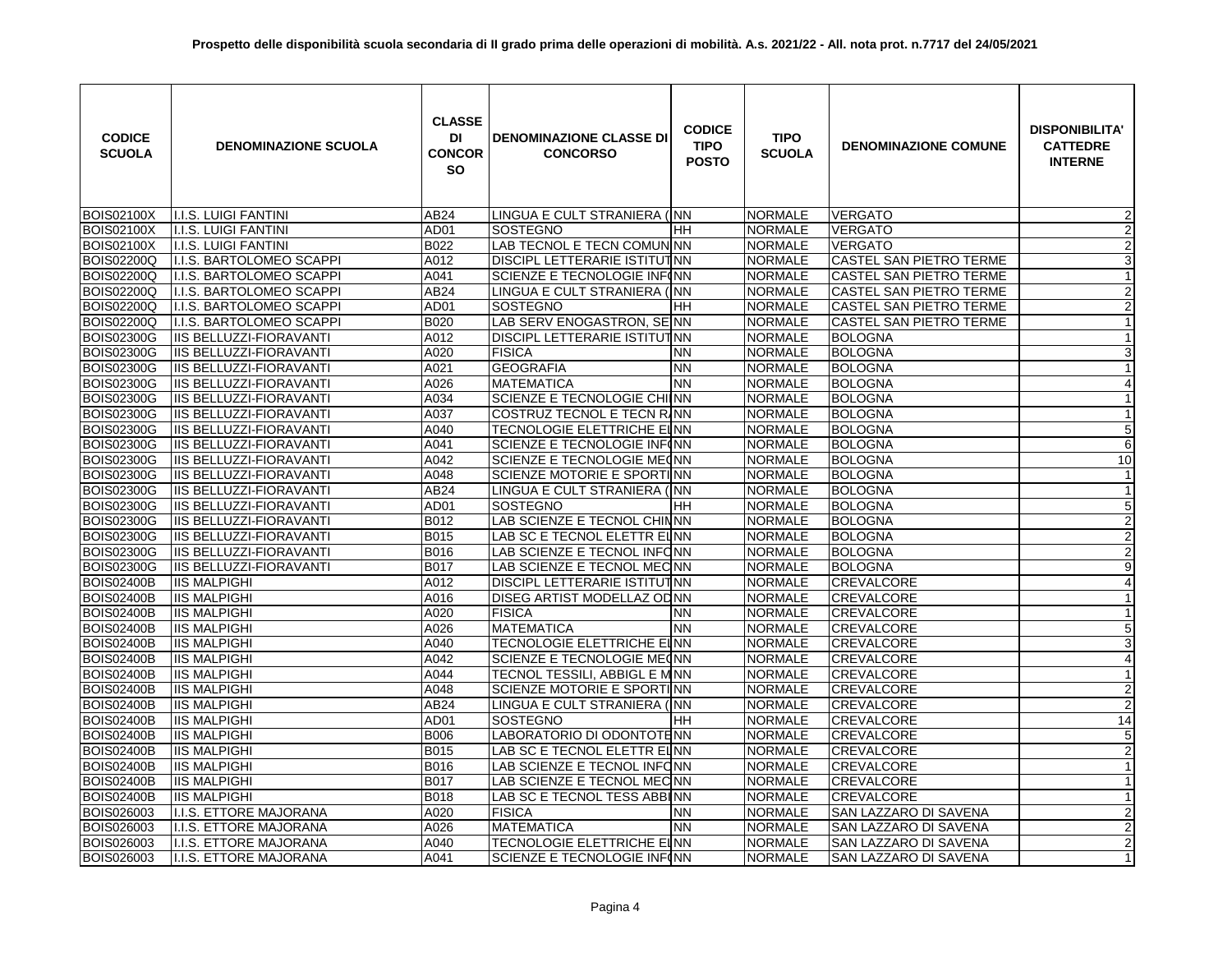| <b>CODICE</b><br><b>SCUOLA</b> | <b>DENOMINAZIONE SCUOLA</b>       | <b>CLASSE</b><br>DI<br><b>CONCOR</b><br><b>SO</b> | <b>DENOMINAZIONE CLASSE DI</b><br><b>CONCORSO</b> | <b>CODICE</b><br><b>TIPO</b><br><b>POSTO</b> | <b>TIPO</b><br><b>SCUOLA</b> | <b>DENOMINAZIONE COMUNE</b>  | <b>DISPONIBILITA'</b><br><b>CATTEDRE</b><br><b>INTERNE</b> |
|--------------------------------|-----------------------------------|---------------------------------------------------|---------------------------------------------------|----------------------------------------------|------------------------------|------------------------------|------------------------------------------------------------|
| <b>BOIS026003</b>              | I.I.S. ETTORE MAJORANA            | A042                                              | SCIENZE E TECNOLOGIE ME(NN                        |                                              | <b>NORMALE</b>               | <b>SAN LAZZARO DI SAVENA</b> | -1                                                         |
| BOIS026003                     | I.I.S. ETTORE MAJORANA            | A048                                              | SCIENZE MOTORIE E SPORTINN                        |                                              | <b>NORMALE</b>               | SAN LAZZARO DI SAVENA        | $\boldsymbol{2}$                                           |
| BOIS026003                     | I.I.S. ETTORE MAJORANA            | AB24                                              | LINGUA E CULT STRANIERA (NN                       |                                              | <b>NORMALE</b>               | SAN LAZZARO DI SAVENA        | ω                                                          |
| BOIS026003                     | I.I.S. ETTORE MAJORANA            | AD01                                              | SOSTEGNO                                          | HH                                           | <b>NORMALE</b>               | SAN LAZZARO DI SAVENA        | 6                                                          |
| BOIS026003                     | I.I.S. ETTORE MAJORANA            | B012                                              | LAB SCIENZE E TECNOL CHINNN                       |                                              | <b>NORMALE</b>               | SAN LAZZARO DI SAVENA        | $\overline{2}$                                             |
| BOIS026003                     | I.I.S. ETTORE MAJORANA            | <b>B015</b>                                       | LAB SC E TECNOL ELETTR ELNN                       |                                              | <b>NORMALE</b>               | SAN LAZZARO DI SAVENA        | $\mathbf{1}$                                               |
| <b>BOIS026003</b>              | I.I.S. ETTORE MAJORANA            | <b>B017</b>                                       | LAB SCIENZE E TECNOL MECNN                        |                                              | <b>NORMALE</b>               | SAN LAZZARO DI SAVENA        | $\overline{3}$                                             |
| <b>BOIS02700V</b>              | I.I.S. CRESCENZI-PACINOTTI-SIRANI | A008                                              | DISCIP GEOM, ARCH, ARRED NN                       |                                              | <b>NORMALE</b>               | <b>BOLOGNA</b>               | $\mathbf{1}$                                               |
| <b>BOIS02700V</b>              | I.I.S. CRESCENZI-PACINOTTI-SIRANI | A012                                              | DISCIPL LETTERARIE ISTITUTINN                     |                                              | <b>NORMALE</b>               | <b>BOLOGNA</b>               | $\overline{2}$                                             |
| <b>BOIS02700V</b>              | I.I.S. CRESCENZI-PACINOTTI-SIRANI | A015                                              | <b>DISCIPLINE SANITARIE</b>                       | <b>NN</b>                                    | <b>NORMALE</b>               | <b>BOLOGNA</b>               | $\mathbf{1}$                                               |
| <b>BOIS02700V</b>              | I.I.S. CRESCENZI-PACINOTTI-SIRANI | A026                                              | <b>MATEMATICA</b>                                 | <b>NN</b>                                    | <b>NORMALE</b>               | <b>BOLOGNA</b>               | $\overline{2}$                                             |
| <b>BOIS02700V</b>              | I.I.S. CRESCENZI-PACINOTTI-SIRANI | A032                                              | SCIENZE GEOLOGIA MINERAINN                        |                                              | <b>NORMALE</b>               | <b>BOLOGNA</b>               | $\mathbf{1}$                                               |
| <b>BOIS02700V</b>              | I.I.S. CRESCENZI-PACINOTTI-SIRANI | A037                                              | COSTRUZ TECNOL E TECN RINN                        |                                              | <b>NORMALE</b>               | <b>BOLOGNA</b>               | $\mathbf{1}$                                               |
| <b>BOIS02700V</b>              | I.I.S. CRESCENZI-PACINOTTI-SIRANI | A041                                              | SCIENZE E TECNOLOGIE INF(NN                       |                                              | <b>NORMALE</b>               | <b>BOLOGNA</b>               | $\overline{2}$                                             |
| <b>BOIS02700V</b>              | I.I.S. CRESCENZI-PACINOTTI-SIRANI | AD <sub>01</sub>                                  | SOSTEGNO                                          | HH                                           | <b>NORMALE</b>               | <b>BOLOGNA</b>               | 6                                                          |
| <b>BOIS02700V</b>              | I.I.S. CRESCENZI-PACINOTTI-SIRANI | <b>B016</b>                                       | LAB SCIENZE E TECNOL INFONN                       |                                              | <b>NORMALE</b>               | <b>BOLOGNA</b>               | $\mathbf{1}$                                               |
| <b>BOIS02700V</b>              | I.I.S. CRESCENZI-PACINOTTI-SIRANI | B023                                              | LAB SERVIZI SOCIO-SANITAR NN                      |                                              | <b>NORMALE</b>               | <b>BOLOGNA</b>               | $\mathbf{1}$                                               |
| <b>BOPC02000A</b>              | <b>LICEO LUIGI GALVANI</b>        | A011                                              | DISCIPLINE LETTERARIE E LANN                      |                                              | <b>NORMALE</b>               | <b>BOLOGNA</b>               | 6                                                          |
| <b>BOPC02000A</b>              | LICEO LUIGI GALVANI               | A013                                              | DISCIPL LETTERARIE, LATINONN                      |                                              | <b>NORMALE</b>               | <b>BOLOGNA</b>               | $\overline{2}$                                             |
| <b>BOPC02000A</b>              | LICEO LUIGI GALVANI               | A019                                              | FILOSOFIA E STORIA                                | NN                                           | <b>NORMALE</b>               | <b>BOLOGNA</b>               | $\mathbf{1}$                                               |
| <b>BOPC02000A</b>              | LICEO LUIGI GALVANI               | A027                                              | <b>MATEMATICA E FISICA</b>                        | <b>NN</b>                                    | <b>NORMALE</b>               | <b>BOLOGNA</b>               | $\overline{4}$                                             |
| <b>BOPC02000A</b>              | <b>LICEO LUIGI GALVANI</b>        | AB24                                              | LINGUA E CULT STRANIERA                           | $($ NN                                       | <b>NORMALE</b>               | <b>BOLOGNA</b>               | $\overline{2}$                                             |
| BOPC030001                     | <b>LICEO MARCO MINGHETTI</b>      | A013                                              | DISCIPL LETTERARIE, LATINONN                      |                                              | <b>NORMALE</b>               | <b>BOLOGNA</b>               | $\mathbf{1}$                                               |
| BOPC030001                     | <b>LICEO MARCO MINGHETTI</b>      | A019                                              | <b>FILOSOFIA E STORIA</b>                         | <b>NN</b>                                    | <b>NORMALE</b>               | <b>BOLOGNA</b>               | $\mathbf{1}$                                               |
| BOPC030001                     | <b>LICEO MARCO MINGHETTI</b>      | A027                                              | <b>MATEMATICA E FISICA</b>                        | <b>NN</b>                                    | <b>NORMALE</b>               | <b>BOLOGNA</b>               | $\mathbf{1}$                                               |
| BOPC030001                     | LICEO MARCO MINGHETTI             | AB24                                              | LINGUA E CULT STRANIERA (INN                      |                                              | <b>NORMALE</b>               | <b>BOLOGNA</b>               | $\mathbf{1}$                                               |
| BOPM030005                     | <b>LICEO LAURA BASSI</b>          | A011                                              | DISCIPLINE LETTERARIE E LANN                      |                                              | <b>NORMALE</b>               | <b>BOLOGNA</b>               | $\mathbf{1}$                                               |
| BOPM030005                     | <b>LICEO LAURA BASSI</b>          | A018                                              | FILOSOFIA E SCIENZE UMANI NN                      |                                              | <b>NORMALE</b>               | <b>BOLOGNA</b>               | $\mathbf{1}$                                               |
| BOPM030005                     | <b>LICEO LAURA BASSI</b>          | A019                                              | FILOSOFIA E STORIA                                | <b>NN</b>                                    | <b>NORMALE</b>               | <b>BOLOGNA</b>               | $\mathbf{1}$                                               |
| BOPM030005                     | <b>LICEO LAURA BASSI</b>          | A027                                              | <b>MATEMATICA E FISICA</b>                        | <b>NN</b>                                    | <b>NORMALE</b>               | <b>BOLOGNA</b>               | ω                                                          |
| BOPM030005                     | LICEO LAURA BASSI                 | AB24                                              | LINGUA E CULT STRANIERA (INN                      |                                              | <b>NORMALE</b>               | <b>BOLOGNA</b>               | $\mathbf{1}$                                               |
| BOPM030005                     | <b>LICEO LAURA BASSI</b>          | AB55                                              | CHITARRA                                          | ΝN                                           | <b>NORMALE</b>               | <b>BOLOGNA</b>               | $\mathbf{1}$                                               |
| BOPM030005                     | LICEO LAURA BASSI                 | AM55                                              | <b>VIOLINO</b>                                    | <b>NN</b>                                    | <b>NORMALE</b>               | <b>BOLOGNA</b>               | $\mathbf{1}$                                               |
| BOPS01000V                     | <b>LICEO AUGUSTO RIGHI</b>        | A011                                              | DISCIPLINE LETTERARIE E LANN                      |                                              | <b>NORMALE</b>               | <b>BOLOGNA</b>               | $\overline{1}$                                             |
| <b>BOPS01000V</b>              | LICEO AUGUSTO RIGHI               | A017                                              | DISEG STORIA ARTE ISTITUTINN                      |                                              | <b>NORMALE</b>               | <b>BOLOGNA</b>               | $\overline{2}$                                             |
| <b>BOPS01000V</b>              | <b>LICEO AUGUSTO RIGHI</b>        | A019                                              | FILOSOFIA E STORIA                                | <b>NN</b>                                    | <b>NORMALE</b>               | <b>BOLOGNA</b>               | $\overline{2}$                                             |
| <b>BOPS01000V</b>              | <b>LICEO AUGUSTO RIGHI</b>        | A027                                              | <b>MATEMATICA E FISICA</b>                        | <b>NN</b>                                    | <b>NORMALE</b>               | <b>BOLOGNA</b>               | $\overline{3}$                                             |
| <b>BOPS01000V</b>              | <b>LICEO AUGUSTO RIGHI</b>        | A050                                              | SCIENZE NAT, CHIM E BIOLO(NN                      |                                              | <b>NORMALE</b>               | <b>BOLOGNA</b>               | 3                                                          |
| <b>BOPS01000V</b>              | LICEO AUGUSTO RIGHI               | AA24                                              | LINGUA E CULT STRANIERA (INN                      |                                              | <b>NORMALE</b>               | <b>BOLOGNA</b>               | $\overline{1}$                                             |
| <b>BOPS01000V</b>              | <b>LICEO AUGUSTO RIGHI</b>        | AB24                                              | LINGUA E CULT STRANIERA (INN                      |                                              | <b>NORMALE</b>               | <b>BOLOGNA</b>               | $\mathbf{1}$                                               |
| <b>BOPS01000V</b>              | <b>LICEO AUGUSTO RIGHI</b>        | AI24                                              | LINGUA E CULT STRANIERA (NN                       |                                              | <b>NORMALE</b>               | <b>BOLOGNA</b>               | $\mathbf{1}$                                               |
| <b>BOPS02000D</b>              | <b>LICEO ENRICO FERMI</b>         | A011                                              | DISCIPLINE LETTERARIE E LANN                      |                                              | <b>NORMALE</b>               | <b>BOLOGNA</b>               | $\boldsymbol{2}$                                           |
|                                | BOPS02000D   LICEO ENRICO FERMI   | A027                                              | <b>MATEMATICA E FISICA</b>                        | ΝN                                           | <b>NORMALE</b>               | <b>BOLOGNA</b>               | 3                                                          |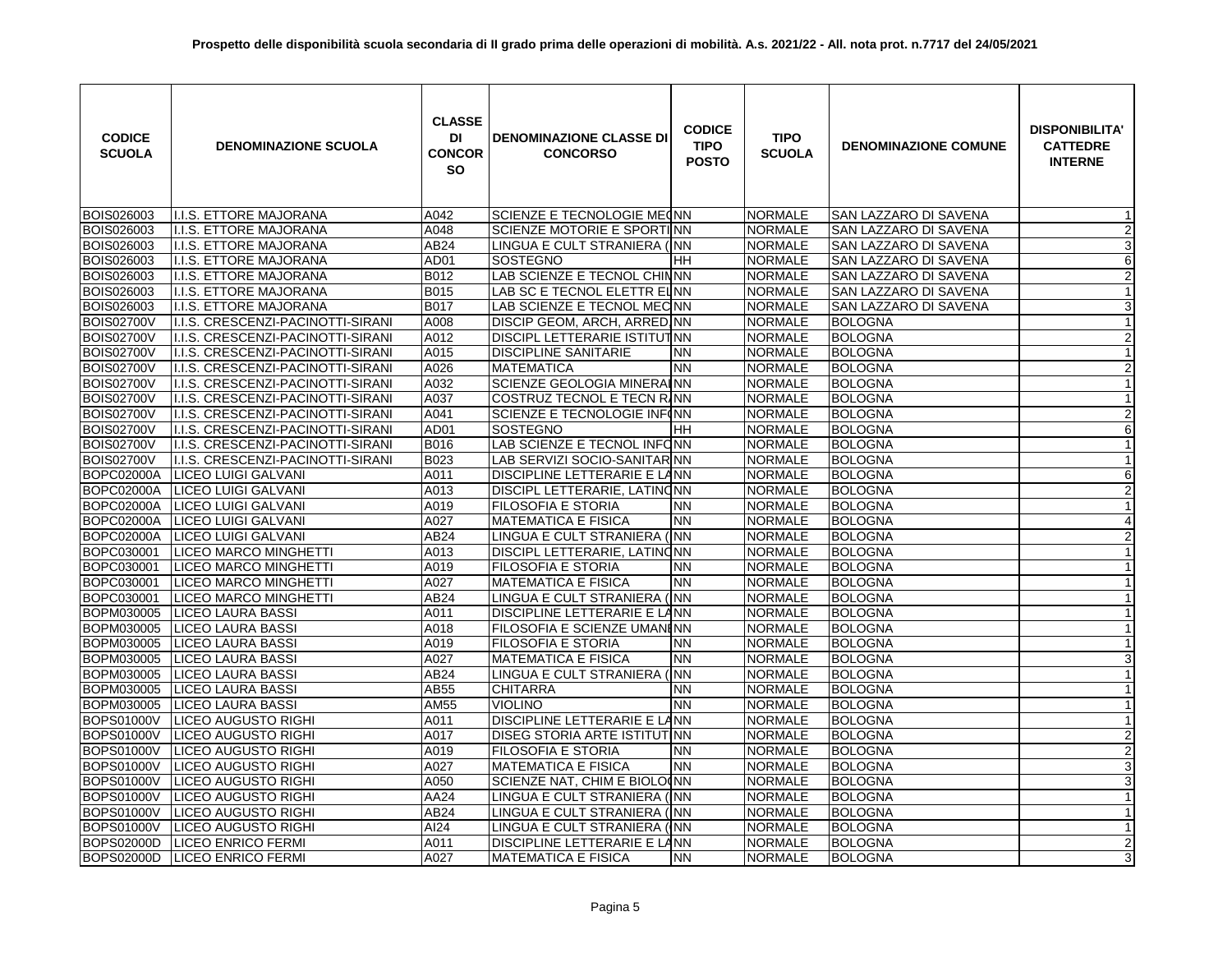| <b>CODICE</b><br><b>SCUOLA</b> | <b>DENOMINAZIONE SCUOLA</b>                | <b>CLASSE</b><br>DI<br><b>CONCOR</b><br><b>SO</b> | <b>DENOMINAZIONE CLASSE DI</b><br><b>CONCORSO</b> | <b>CODICE</b><br><b>TIPO</b><br><b>POSTO</b> | <b>TIPO</b><br><b>SCUOLA</b> | <b>DENOMINAZIONE COMUNE</b> | <b>DISPONIBILITA'</b><br><b>CATTEDRE</b><br><b>INTERNE</b> |
|--------------------------------|--------------------------------------------|---------------------------------------------------|---------------------------------------------------|----------------------------------------------|------------------------------|-----------------------------|------------------------------------------------------------|
| BOPS02000D                     | <b>LICEO ENRICO FERMI</b>                  | A041                                              | SCIENZE E TECNOLOGIE INF(NN                       |                                              | <b>NORMALE</b>               | <b>BOLOGNA</b>              |                                                            |
| <b>BOPS02000D</b>              | <b>LICEO ENRICO FERMI</b>                  | A050                                              | SCIENZE NAT, CHIM E BIOLO(NN                      |                                              | <b>NORMALE</b>               | <b>BOLOGNA</b>              | $\boldsymbol{2}$                                           |
| <b>BOPS02000D</b>              | <b>LICEO ENRICO FERMI</b>                  | AB24                                              | LINGUA E CULT STRANIERA (INN                      |                                              | <b>NORMALE</b>               | <b>BOLOGNA</b>              | $\mathbf{1}$                                               |
| <b>BOPS02000D</b>              | <b>LICEO ENRICO FERMI</b>                  | AD01                                              | <b>SOSTEGNO</b>                                   | HH                                           | <b>NORMALE</b>               | <b>BOLOGNA</b>              | $\mathbf{1}$                                               |
| BOPS030004                     | LICEO NICCOLO' COPERNICO                   | A011                                              | DISCIPLINE LETTERARIE E LANN                      |                                              | <b>NORMALE</b>               | <b>BOLOGNA</b>              | $\overline{4}$                                             |
| BOPS030004                     | LICEO NICCOLO' COPERNICO                   | A026                                              | <b>MATEMATICA</b>                                 | <b>NN</b>                                    | <b>NORMALE</b>               | <b>BOLOGNA</b>              |                                                            |
| <b>BOPS030004</b>              | LICEO NICCOLO' COPERNICO                   | A027                                              | <b>MATEMATICA E FISICA</b>                        | <b>NN</b>                                    | <b>NORMALE</b>               | <b>BOLOGNA</b>              | 4                                                          |
| BOPS030004                     | LICEO NICCOLO' COPERNICO                   | A048                                              | SCIENZE MOTORIE E SPORTINN                        |                                              | NORMALE                      | <b>BOLOGNA</b>              | $\mathbf{1}$                                               |
| BOPS030004                     | LICEO NICCOLO' COPERNICO                   | A050                                              | SCIENZE NAT, CHIM E BIOLO(NN                      |                                              | <b>NORMALE</b>               | <b>BOLOGNA</b>              | $\mathbf{1}$                                               |
| BOPS030004                     | LICEO NICCOLO' COPERNICO                   | AA24                                              | LINGUA E CULT STRANIERA (INN                      |                                              | <b>NORMALE</b>               | <b>BOLOGNA</b>              | $\mathbf{1}$                                               |
| BOPS030004                     | LICEO NICCOLO' COPERNICO                   | AB24                                              | LINGUA E CULT STRANIERA (INN                      |                                              | <b>NORMALE</b>               | <b>BOLOGNA</b>              | $\mathbf{1}$                                               |
| BOPS030004                     | LICEO NICCOLO' COPERNICO                   | AD01                                              | SOSTEGNO                                          | HH                                           | <b>NORMALE</b>               | <b>BOLOGNA</b>              | $\overline{2}$                                             |
| BOPS030004                     | LICEO NICCOLO' COPERNICO                   | AD <sub>24</sub>                                  | LINGUA E CULT STRANIERA (INN                      |                                              | <b>NORMALE</b>               | <b>BOLOGNA</b>              | $\mathbf{1}$                                               |
| <b>BOPS04000P</b>              | LICEO A. B. SABIN                          | A011                                              | DISCIPLINE LETTERARIE E LANN                      |                                              | <b>NORMALE</b>               | <b>BOLOGNA</b>              | $\overline{2}$                                             |
| <b>BOPS04000P</b>              | LICEO A. B. SABIN                          | A017                                              | DISEG STORIA ARTE ISTITUTINN                      |                                              | <b>NORMALE</b>               | <b>BOLOGNA</b>              | $\mathbf{1}$                                               |
| <b>BOPS04000P</b>              | LICEO A. B. SABIN                          | A019                                              | <b>FILOSOFIA E STORIA</b>                         | ΝN                                           | <b>NORMALE</b>               | <b>BOLOGNA</b>              | $\mathbf{1}$                                               |
| <b>BOPS04000P</b>              | LICEO A. B. SABIN                          | A026                                              | <b>MATEMATICA</b>                                 | <b>NN</b>                                    | <b>NORMALE</b>               | <b>BOLOGNA</b>              | $\mathbf{1}$                                               |
| <b>BOPS04000P</b>              | LICEO A. B. SABIN                          | A027                                              | <b>MATEMATICA E FISICA</b>                        | <b>NN</b>                                    | <b>NORMALE</b>               | <b>BOLOGNA</b>              | $\overline{3}$                                             |
| <b>BOPS04000P</b>              | LICEO A. B. SABIN                          | A048                                              | SCIENZE MOTORIE E SPORTINN                        |                                              | <b>NORMALE</b>               | <b>BOLOGNA</b>              | $\overline{3}$                                             |
| <b>BOPS04000P</b>              | LICEO A. B. SABIN                          | A050                                              | SCIENZE NAT, CHIM E BIOLO(NN                      |                                              | <b>NORMALE</b>               | <b>BOLOGNA</b>              | $\overline{2}$                                             |
| <b>BOPS04000P</b>              | LICEO A. B. SABIN                          | AB24                                              | LINGUA E CULT STRANIERA (INN                      |                                              | <b>NORMALE</b>               | <b>BOLOGNA</b>              | $\mathbf{1}$                                               |
| <b>BOPS04000P</b>              | LICEO A. B. SABIN                          | AD <sub>01</sub>                                  | SOSTEGNO                                          | HН                                           | <b>NORMALE</b>               | <b>BOLOGNA</b>              | $\mathbf{1}$                                               |
| <b>BOPS080005</b>              | LICEO LEONARDO DA VINCI                    | A011                                              | DISCIPLINE LETTERARIE E LANN                      |                                              | <b>NORMALE</b>               | CASALECCHIO DI RENO         | 3                                                          |
| BOPS080005                     | LICEO LEONARDO DA VINCI                    | A017                                              | DISEG STORIA ARTE ISTITUTINN                      |                                              | <b>NORMALE</b>               | CASALECCHIO DI RENO         | $\mathbf{1}$                                               |
| BOPS080005                     | LICEO LEONARDO DA VINCI                    | A019                                              | FILOSOFIA E STORIA                                | <b>NN</b>                                    | <b>NORMALE</b>               | CASALECCHIO DI RENO         | $\mathbf{1}$                                               |
| BOPS080005                     | LICEO LEONARDO DA VINCI                    | A027                                              | <b>MATEMATICA E FISICA</b>                        | <b>NN</b>                                    | <b>NORMALE</b>               | CASALECCHIO DI RENO         | $\mathbf{1}$                                               |
| BOPS080005                     | LICEO LEONARDO DA VINCI                    | A048                                              | SCIENZE MOTORIE E SPORTINN                        |                                              | <b>NORMALE</b>               | CASALECCHIO DI RENO         | $\mathbf{1}$                                               |
| BOPS080005                     | LICEO LEONARDO DA VINCI                    | A050                                              | SCIENZE NAT, CHIM E BIOLO(NN                      |                                              | <b>NORMALE</b>               | CASALECCHIO DI RENO         | $\overline{2}$                                             |
| BOPS080005                     | LICEO LEONARDO DA VINCI                    | AB24                                              | LINGUA E CULT STRANIERA (INN                      |                                              | <b>NORMALE</b>               | CASALECCHIO DI RENO         | $\mathbf{1}$                                               |
| BOPS080005                     | LICEO LEONARDO DA VINCI                    | <b>BB02</b>                                       | CONV LINGUA STRANIERA (INNN                       |                                              | <b>NORMALE</b>               | CASALECCHIO DI RENO         | $\overline{1}$                                             |
| <b>BOPS17000B</b>              | LICEO RAMBALDI - VALERIANI - A. DA IMOA011 |                                                   | DISCIPLINE LETTERARIE E LANN                      |                                              | <b>NORMALE</b>               | <b>IMOLA</b>                | 3                                                          |
| <b>BOPS17000B</b>              | LICEO RAMBALDI - VALERIANI - A. DA IMOA017 |                                                   | DISEG STORIA ARTE ISTITUTINN                      |                                              | <b>NORMALE</b>               | <b>IMOLA</b>                | $\overline{2}$                                             |
| <b>BOPS17000B</b>              | LICEO RAMBALDI - VALERIANI - A. DA IMOA026 |                                                   | <b>MATEMATICA</b>                                 | NN                                           | <b>NORMALE</b>               | <b>IMOLA</b>                | $\mathbf{1}$                                               |
| <b>BOPS17000B</b>              | LICEO RAMBALDI - VALERIANI - A. DA IMOA027 |                                                   | <b>MATEMATICA E FISICA</b>                        | <b>NN</b>                                    | <b>NORMALE</b>               | <b>IMOLA</b>                | $\sqrt{3}$                                                 |
| <b>BOPS17000B</b>              | LICEO RAMBALDI - VALERIANI - A. DA IMJA048 |                                                   | SCIENZE MOTORIE E SPORTINN                        |                                              | <b>NORMALE</b>               | <b>IMOLA</b>                | $\mathbf{1}$                                               |
| <b>BOPS17000B</b>              | LICEO RAMBALDI - VALERIANI - A. DA IM(A050 |                                                   | SCIENZE NAT, CHIM E BIOLO(NN                      |                                              | <b>NORMALE</b>               | <b>IMOLA</b>                | $\ensuremath{\mathsf{3}}$                                  |
| <b>BOPS17000B</b>              | LICEO RAMBALDI - VALERIANI - A. DA IMQAB24 |                                                   | LINGUA E CULT STRANIERA (INN                      |                                              | <b>NORMALE</b>               | <b>IMOLA</b>                | $\overline{2}$                                             |
| <b>BOPS17000B</b>              | LICEO RAMBALDI - VALERIANI - A. DA IMJAD01 |                                                   | <b>SOSTEGNO</b>                                   | HH.                                          | <b>NORMALE</b>               | <b>IMOLA</b>                | $\mathbf{1}$                                               |
| <b>BOPS17000B</b>              | LICEO RAMBALDI - VALERIANI - A. DA IM(AD24 |                                                   | LINGUA E CULT STRANIERA (INN                      |                                              | <b>NORMALE</b>               | <b>IMOLA</b>                | $\mathbf{1}$                                               |
| <b>BORC01651R</b>              | MANFREDI - TANARI SERALE                   | A045                                              | SCIENZE ECONOMICO-AZIENINN                        |                                              | <b>SERALE</b>                | <b>BOLOGNA</b>              | $\mathbf{1}$                                               |
| <b>BORC03000L</b>              | IPSAS ALDROVANDI - RUBBIANI                | A010                                              | DISCIPLINE GRAFICO-PUBBLINN                       |                                              | <b>NORMALE</b>               | <b>BOLOGNA</b>              | $\overline{3}$                                             |
| <b>BORC03000L</b>              | IPSAS ALDROVANDI - RUBBIANI                | A012                                              | DISCIPL LETTERARIE ISTITUTINN                     |                                              | <b>NORMALE</b>               | <b>BOLOGNA</b>              | $\overline{3}$                                             |
| BORC03000L                     | IPSAS ALDROVANDI - RUBBIANI                | A017                                              | DISEG STORIA ARTE ISTITUTINN                      |                                              | <b>NORMALE</b>               | <b>BOLOGNA</b>              | $\overline{2}$                                             |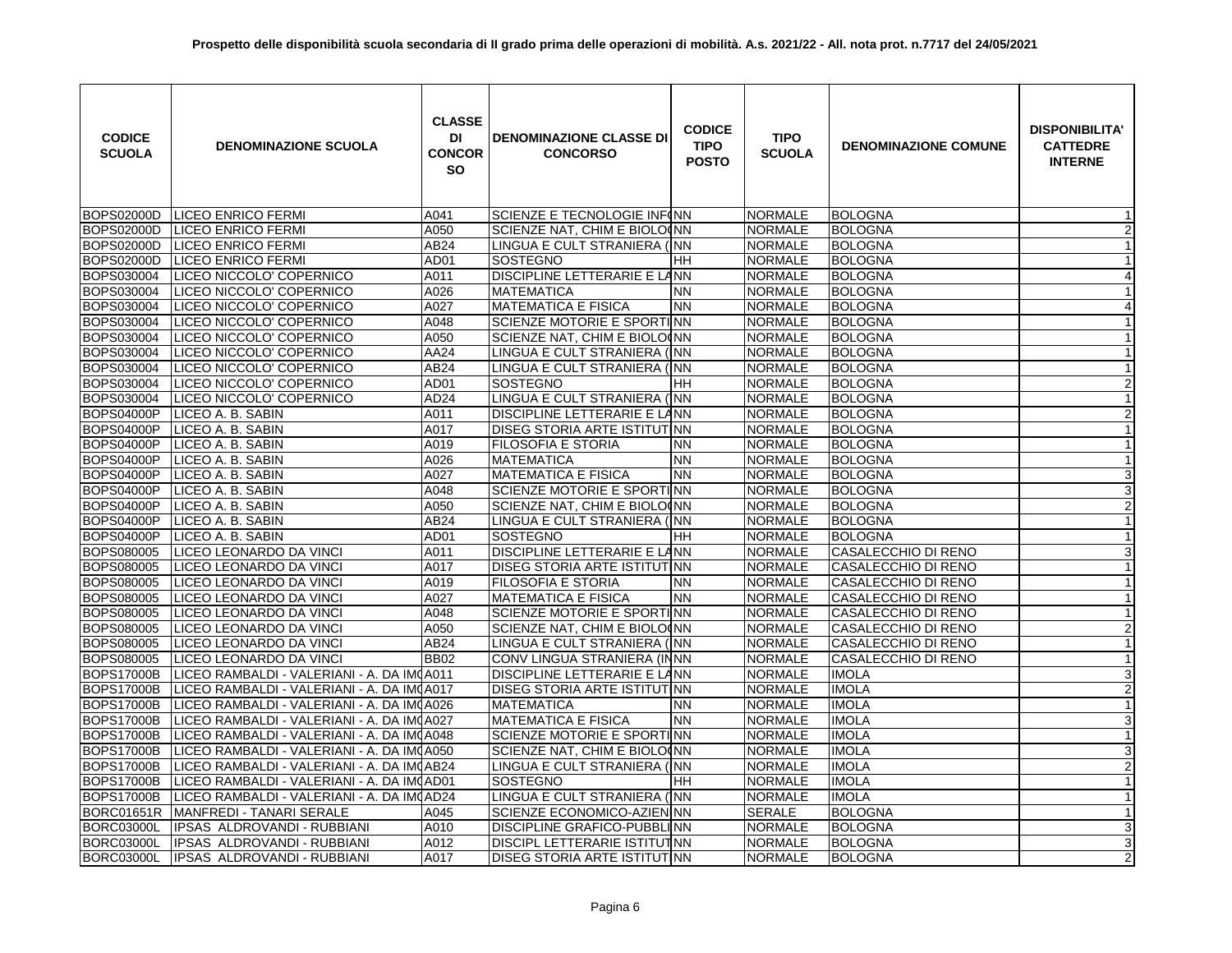| <b>CODICE</b><br><b>SCUOLA</b> | <b>DENOMINAZIONE SCUOLA</b>              | <b>CLASSE</b><br>DI<br><b>CONCOR</b><br><b>SO</b> | <b>DENOMINAZIONE CLASSE DI</b><br><b>CONCORSO</b> | <b>CODICE</b><br><b>TIPO</b><br><b>POSTO</b> | <b>TIPO</b><br><b>SCUOLA</b> | <b>DENOMINAZIONE COMUNE</b> | <b>DISPONIBILITA'</b><br><b>CATTEDRE</b><br><b>INTERNE</b> |
|--------------------------------|------------------------------------------|---------------------------------------------------|---------------------------------------------------|----------------------------------------------|------------------------------|-----------------------------|------------------------------------------------------------|
| <b>BORC03000L</b>              | <b>IPSAS ALDROVANDI - RUBBIANI</b>       | A026                                              | <b>MATEMATICA</b>                                 | <b>NN</b>                                    | <b>NORMALE</b>               | <b>BOLOGNA</b>              | 2                                                          |
| <b>BORC03000L</b>              | IPSAS ALDROVANDI - RUBBIANI              | A041                                              | SCIENZE E TECNOLOGIE INF(NN                       |                                              | <b>NORMALE</b>               | <b>BOLOGNA</b>              | $\overline{2}$                                             |
| <b>BORC03000L</b>              | IPSAS ALDROVANDI - RUBBIANI              | A048                                              | SCIENZE MOTORIE E SPORTINN                        |                                              | <b>NORMALE</b>               | <b>BOLOGNA</b>              | $\mathbf{1}$                                               |
| <b>BORC03000L</b>              | IPSAS ALDROVANDI - RUBBIANI              | A061                                              | TECNOL E TECN COMUNICAZINN                        |                                              | <b>NORMALE</b>               | <b>BOLOGNA</b>              | $\mathbf{1}$                                               |
| <b>BORC03000L</b>              | IPSAS ALDROVANDI - RUBBIANI              | AA24                                              | LINGUA E CULT STRANIERA (INN                      |                                              | <b>NORMALE</b>               | <b>BOLOGNA</b>              | $\mathbf{1}$                                               |
| <b>BORC03000L</b>              | IPSAS ALDROVANDI - RUBBIANI              | AB24                                              | LINGUA E CULT STRANIERA (INN                      |                                              | <b>NORMALE</b>               | <b>BOLOGNA</b>              | $\mathbf{1}$                                               |
| <b>BORC03000L</b>              | IPSAS ALDROVANDI - RUBBIANI              | B018                                              | LAB SC E TECNOL TESS ABBINN                       |                                              | <b>NORMALE</b>               | <b>BOLOGNA</b>              | 5                                                          |
| <b>BORC03000L</b>              | IPSAS ALDROVANDI - RUBBIANI              | B022                                              | LAB TECNOL E TECN COMUNINN                        |                                              | <b>NORMALE</b>               | <b>BOLOGNA</b>              | $\overline{3}$                                             |
| <b>BORH02201X</b>              | OSPEDALE RIZZOLI - SEZIONE OSPEDAL       | A012                                              | <b>DISCIPL LETTERARIE ISTITUTINN</b>              |                                              | OSPEDALIER BOLOGNA           |                             | $\mathbf{1}$                                               |
| BORH022021                     | GOZZADINI SANT'ORSOLA-SEZ. OSPEDA AA24   |                                                   | LINGUA E CULT STRANIERA (INN                      |                                              | OSPEDALIER BOLOGNA           |                             | $\mathbf{1}$                                               |
| BORH050003                     | <b>IPSAR LUIGI VERONELLI</b>             | A012                                              | DISCIPL LETTERARIE ISTITUTINN                     |                                              | <b>NORMALE</b>               | CASALECCHIO DI RENO         | $\overline{5}$                                             |
| BORH050003                     | <b>IPSAR LUIGI VERONELLI</b>             | A026                                              | <b>MATEMATICA</b>                                 | <b>NN</b>                                    | <b>NORMALE</b>               | CASALECCHIO DI RENO         | $\mathbf{1}$                                               |
| BORH050003                     | IPSAR LUIGI VERONELLI                    | A031                                              | <b>SCIENZE DEGLI ALIMENTI</b>                     | <b>NN</b>                                    | <b>NORMALE</b>               | CASALECCHIO DI RENO         | $\mathbf{1}$                                               |
| BORH050003                     | IPSAR LUIGI VERONELLI                    | A041                                              | SCIENZE E TECNOLOGIE INFINN                       |                                              | <b>NORMALE</b>               | CASALECCHIO DI RENO         | $\mathbf{1}$                                               |
| BORH050003                     | IPSAR LUIGI VERONELLI                    | A046                                              | SCIENZE GIURIDICO-ECONONNN                        |                                              | <b>NORMALE</b>               | CASALECCHIO DI RENO         | $\mathbf{1}$                                               |
| BORH050003                     | <b>IPSAR LUIGI VERONELLI</b>             | A048                                              | SCIENZE MOTORIE E SPORTINN                        |                                              | <b>NORMALE</b>               | CASALECCHIO DI RENO         | $\mathbf{1}$                                               |
| BORH050003                     | <b>IPSAR LUIGI VERONELLI</b>             | AB24                                              | LINGUA E CULT STRANIERA (INN                      |                                              | <b>NORMALE</b>               | CASALECCHIO DI RENO         | $\mathbf{1}$                                               |
| BORH050003                     | <b>IPSAR LUIGI VERONELLI</b>             | AD01                                              | <b>SOSTEGNO</b>                                   | HH                                           | <b>NORMALE</b>               | CASALECCHIO DI RENO         | 14                                                         |
| BORH050003                     | <b>IPSAR LUIGI VERONELLI</b>             | B012                                              | LAB SCIENZE E TECNOL CHINNN                       |                                              | <b>NORMALE</b>               | CASALECCHIO DI RENO         |                                                            |
| BORH050003                     | <b>IPSAR LUIGI VERONELLI</b>             | <b>B019</b>                                       | LAB SERVIZI RICETTIVITA' AL NN                    |                                              | <b>NORMALE</b>               | CASALECCHIO DI RENO         | $\mathbf{1}$                                               |
| BORH050003                     | <b>IPSAR LUIGI VERONELLI</b>             | B020                                              | LAB SERV ENOGASTRON, SEINN                        |                                              | <b>NORMALE</b>               | CASALECCHIO DI RENO         | $\mathbf{1}$                                               |
| BORH050003                     | <b>IPSAR LUIGI VERONELLI</b>             | B021                                              | LAB SERV ENOGASTRON, SEINN                        |                                              | <b>NORMALE</b>               | CASALECCHIO DI RENO         | $\overline{4}$                                             |
| <b>BORI02351L</b>              | FIORAVANTI - SERALE                      | A042                                              | SCIENZE E TECNOLOGIE ME(NN                        |                                              | <b>SERALE</b>                | <b>BOLOGNA</b>              | $\mathbf{1}$                                               |
| <b>BOSL02000A</b>              | LICEO F. ARCANGELI                       | A008                                              | DISCIP GEOM, ARCH, ARRED INN                      |                                              | <b>NORMALE</b>               | <b>BOLOGNA</b>              | $\mathbf{1}$                                               |
| <b>BOSL02000A</b>              | <b>LICEO F. ARCANGELI</b>                | A009                                              | <b>DISCIP GRAFICHE, PITTORICHNN</b>               |                                              | <b>NORMALE</b>               | <b>BOLOGNA</b>              | $\mathbf{1}$                                               |
| <b>BOSL02000A</b>              | LICEO F. ARCANGELI                       | A010                                              | DISCIPLINE GRAFICO-PUBBLINN                       |                                              | <b>NORMALE</b>               | <b>BOLOGNA</b>              | $\mathbf{1}$                                               |
| <b>BOSL02000A</b>              | LICEO F. ARCANGELI                       | A012                                              | DISCIPL LETTERARIE ISTITUTINN                     |                                              | <b>NORMALE</b>               | <b>BOLOGNA</b>              | $\sqrt{3}$                                                 |
| <b>BOSL02000A</b>              | <b>LICEO F. ARCANGELI</b>                | A014                                              | DISCIP PLAST. SCUL. SCENOINN                      |                                              | <b>NORMALE</b>               | <b>BOLOGNA</b>              | $\mathbf{1}$                                               |
| <b>BOSL02000A</b>              | LICEO F. ARCANGELI                       | A027                                              | <b>MATEMATICA E FISICA</b>                        | <b>NN</b>                                    | <b>NORMALE</b>               | <b>BOLOGNA</b>              | $\mathbf{1}$                                               |
| <b>BOSL02000A</b>              | LICEO F. ARCANGELI                       | A048                                              | SCIENZE MOTORIE E SPORTINN                        |                                              | <b>NORMALE</b>               | <b>BOLOGNA</b>              | 3                                                          |
| <b>BOSL02000A</b>              | LICEO F. ARCANGELI                       | A050                                              | SCIENZE NAT, CHIM E BIOLO(NN                      |                                              | <b>NORMALE</b>               | <b>BOLOGNA</b>              | $\overline{2}$                                             |
| <b>BOSL02000A</b>              | LICEO F. ARCANGELI                       | A054                                              | <b>STORIA DELL'ARTE</b>                           | <b>NN</b>                                    | <b>NORMALE</b>               | <b>BOLOGNA</b>              | $\overline{2}$                                             |
| <b>BOSL02000A</b>              | LICEO F. ARCANGELI                       | AB24                                              | LINGUA E CULT STRANIERA (INN                      |                                              | <b>NORMALE</b>               | <b>BOLOGNA</b>              | $\mathbf{1}$                                               |
| <b>BOSL02000A</b>              | LICEO F. ARCANGELI                       | AD01                                              | SOSTEGNO                                          | HH                                           | <b>NORMALE</b>               | <b>BOLOGNA</b>              | $\sqrt{3}$                                                 |
| <b>BOTA03000D</b>              | TECNICO AGR. E CHIM G.SCARABELLI-L.      | A027                                              | <b>MATEMATICA E FISICA</b>                        | <b>NN</b>                                    | <b>NORMALE</b>               | <b>IMOLA</b>                | $\mathbf{1}$                                               |
| <b>BOTA03000D</b>              | TECNICO AGR. E CHIM G.SCARABELLI-L. A034 |                                                   | SCIENZE E TECNOLOGIE CHINN                        |                                              | <b>NORMALE</b>               | <b>IMOLA</b>                | $\mathbf{1}$                                               |
| <b>BOTA03000D</b>              | TECNICO AGR. E CHIM G.SCARABELLI-L.      | A041                                              | SCIENZE E TECNOLOGIE INF(NN                       |                                              | <b>NORMALE</b>               | <b>IMOLA</b>                | $\mathbf{1}$                                               |
| <b>BOTA03000D</b>              | TECNICO AGR. E CHIM G.SCARABELLI-L. A048 |                                                   | SCIENZE MOTORIE E SPORTINN                        |                                              | <b>NORMALE</b>               | <b>IMOLA</b>                | $\mathbf{1}$                                               |
| <b>BOTA03000D</b>              | TECNICO AGR. E CHIM G.SCARABELLI-L. A051 |                                                   | SCIENZE, TECNOL E TECN ACNN                       |                                              | <b>NORMALE</b>               | <b>IMOLA</b>                | $\mathbf{1}$                                               |
| <b>BOTA03000D</b>              | TECNICO AGR. E CHIM G.SCARABELLI-L. AB24 |                                                   | LINGUA E CULT STRANIERA (INN                      |                                              | <b>NORMALE</b>               | <b>IMOLA</b>                | $\mathbf{1}$                                               |
| <b>BOTA03000D</b>              | TECNICO AGR. E CHIM G.SCARABELLI-L. AD01 |                                                   | SOSTEGNO                                          | <b>HH</b>                                    | <b>NORMALE</b>               | <b>IMOLA</b>                | $\mathbf 5$                                                |
| <b>BOTA03000D</b>              | TECNICO AGR. E CHIM G.SCARABELLI-L. B011 |                                                   | LAB SCIENZE E TECNOL AGR NN                       |                                              | <b>NORMALE</b>               | <b>IMOLA</b>                | 4                                                          |
| <b>BOTA03000D</b>              | TECNICO AGR. E CHIM G.SCARABELLI-L. B012 |                                                   | LAB SCIENZE E TECNOL CHINNN                       |                                              | <b>NORMALE</b>               | <b>IMOLA</b>                | $\mathbf{1}$                                               |